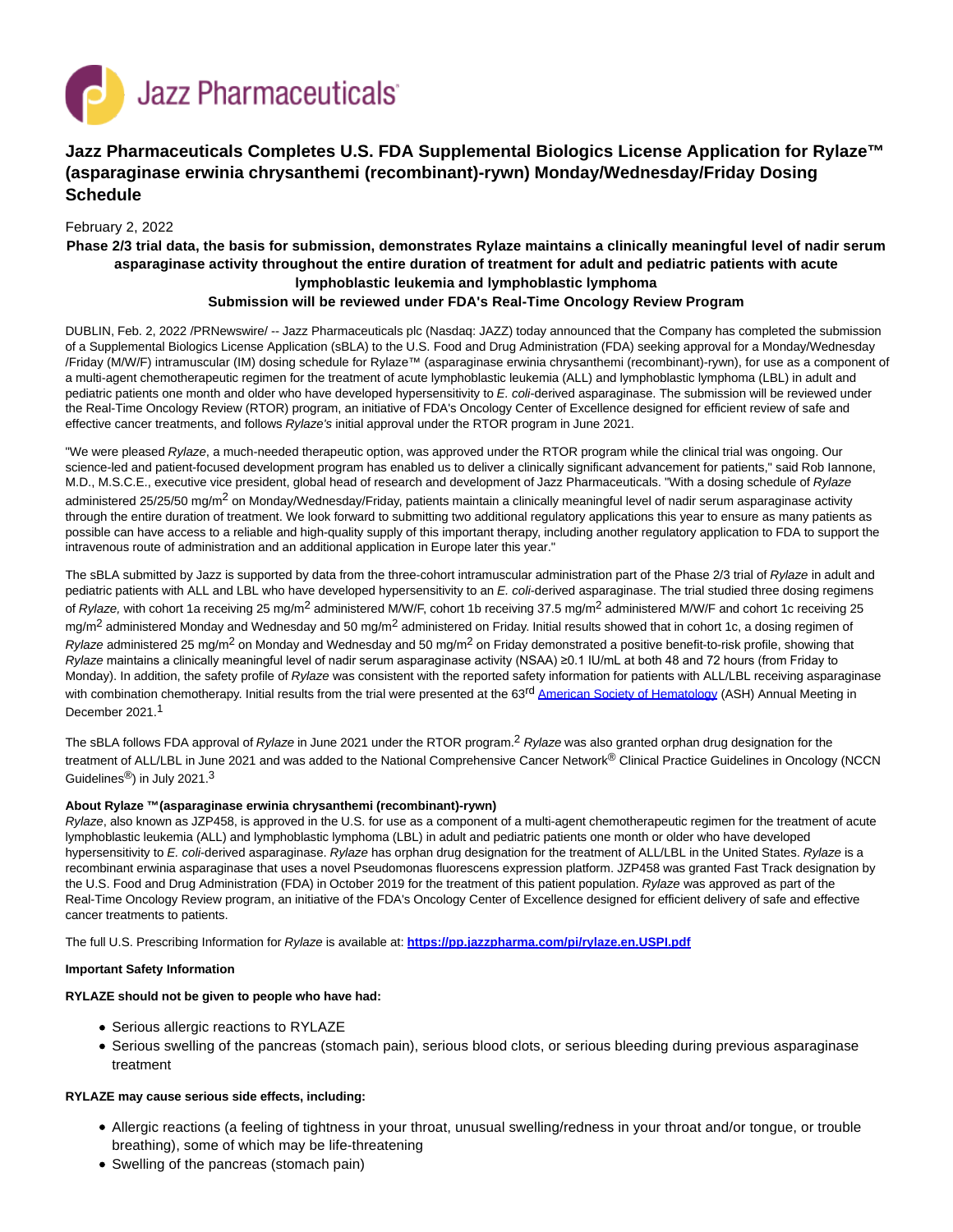- Blood clots (may have a headache or pain in leg, arm, or chest)
- Bleeding
- Liver problems

#### **Contact your doctor immediately if any of these side effects occur.**

**Some of the most common side effects with RYLAZE include:** liver problems, nausea, bone and muscle pain, tiredness, infection, headache, fever, allergic reactions, fever with low white blood cell count, decreased appetite, mouth swelling (sometimes with sores), bleeding, and too much sugar in the blood.

RYLAZE can harm your unborn baby. Inform your doctor if you are pregnant, planning to become pregnant, or nursing. Females of reproductive potential should use effective contraception (other than oral contraceptives) during treatment and for 3 months following the final dose. Do not breastfeed while receiving RYLAZE and for 1 week after the final dose.

#### **Tell your healthcare provider if there are any side effects that are bothersome or that do not go away.**

**These are not all the possible side effects of RYLAZE. For more information, ask your healthcare provider.**

**You are encouraged to report negative side effects of prescription drugs to the FDA. Visit [www.fda.gov/medwatch,](https://c212.net/c/link/?t=0&l=en&o=3428913-1&h=2287567969&u=http%3A%2F%2Fwww.fda.gov%2Fmedwatch&a=www.fda.gov%2Fmedwatch) or call 1-800-FDA-1088 (1-800-332-1088).**

#### **About Acute Lymphoblastic Leukemia (ALL)**

ALL is a cancer of the blood and bone marrow that can progress quickly if not treated.<sup>4</sup> Leukemia is the most common cancer in children, and about three out of four of these cases are ALL.<sup>5</sup> Although it is one of the most common cancers in children, ALL is among the most curable of the pediatric malignancies due to recent advancements in treatment.<sup>6,7</sup> Adults can also develop ALL, and about four of every 10 cases of ALL diagnosed are in adults.<sup>5</sup> The American Cancer Society estimates that almost 6,000 new cases of ALL will be diagnosed in the United States in 2021.<sup>5</sup> Asparaginase is a core component of multi-agent chemotherapeutic regimens in ALL.<sup>8</sup> However, asparaginase treatments derived from E. coli are associated with the potential for development of hypersensitivity reactions.<sup>9</sup>

#### **About Lymphoblastic Lymphoma (LBL)**

LBL is a rare, fast-growing, aggressive subtype of Non-Hodgkin's lymphoma, most often seen in teenagers and young adults.<sup>10</sup> LBL is a verv aggressive lymphoma – also called high-grade lymphoma – which means the lymphoma grows quickly with early spread to different parts of the body.11,12

#### **About Jazz Pharmaceuticals plc**

Jazz Pharmaceuticals plc (NASDAQ: JAZZ) is a global biopharmaceutical company whose purpose is to innovate to transform the lives of patients and their families. We are dedicated to developing life-changing medicines for people with serious diseases—often with limited or no therapeutic options. We have a diverse portfolio of marketed medicines and novel product candidates, from early- to late-stage development, in neuroscience and oncology. Within these therapeutic areas, we are identifying new options for patients by actively exploring small molecules and biologics, and through innovative delivery technologies and cannabinoid science. Jazz is headquartered in Dublin, Ireland and has employees around the globe, serving patients in nearly 75 countries. For more information, please visi[t www.jazzpharmaceuticals.com a](https://c212.net/c/link/?t=0&l=en&o=3428913-1&h=850343909&u=http%3A%2F%2Fwww.jazzpharmaceuticals.com%2F&a=www.jazzpharmaceuticals.com)nd follow @JazzPharma on Twitter.

#### **Caution Concerning Forward-Looking Statements**

This press release contains forward-looking statements, including, but not limited to, statements related to Jazz Pharmaceuticals' belief in the potential of Rylaze to provide a reliable and consistently high-quality therapeutic option for adult and pediatric patients to maximize their chance for a cure, the availability of a reliable and consistently high-quality supply of Rylaze, and other statements that are not historical facts. These forward-looking statements are based on Jazz Pharmaceuticals' current plans, objectives, estimates, expectations and intentions and inherently involve significant risks and uncertainties. Actual results and the timing of events could differ materially from those anticipated in such forward-looking statements as a result of these risks and uncertainties, which include, without limitation, effectively launching and commercializing new products; obtaining and maintaining adequate coverage and reimbursement for the company's products; delays or problems in the supply or manufacture of the company's products; and other risks and uncertainties affecting the company, including those described from time to time under the caption "Risk Factors" and elsewhere in Jazz Pharmaceuticals' Securities and Exchange Commission filings and reports (Commission File No. 001-33500), including Jazz Pharmaceuticals' Quarterly Report on Form 10-Q for the quarter ended September 30, 2021 and future filings and reports by Jazz Pharmaceuticals. Other risks and uncertainties of which Jazz Pharmaceuticals is not currently aware may also affect Jazz Pharmaceuticals' forward-looking statements and may cause actual results and the timing of events to differ materially from those anticipated. The forward-looking statements herein are made only as of the date hereof or as of the dates indicated in the forward-looking statements, even if they are subsequently made available by Jazz Pharmaceuticals on its website or otherwise. Jazz Pharmaceuticals undertakes no obligation to update or supplement any forward-looking statements to reflect actual results, new information, future events, changes in its expectations or other circumstances that exist after the date as of which the forward-looking statements were made.

**Jazz Media Contact:** Kristin Bhavnani Head of Global Corporate Communications Jazz Pharmaceuticals plc [CorporateAffairsMediaInfo@jazzpharma.com](mailto:CorporateAffairsMediaInfo@jazzpharma.com) Ireland +353 1 697 2141 U.S. +1 215 867 4948

**Jazz Investor Contact:** Andrea N. Flynn, Ph.D. Vice President, Head, Investor Relations Jazz Pharmaceuticals plc